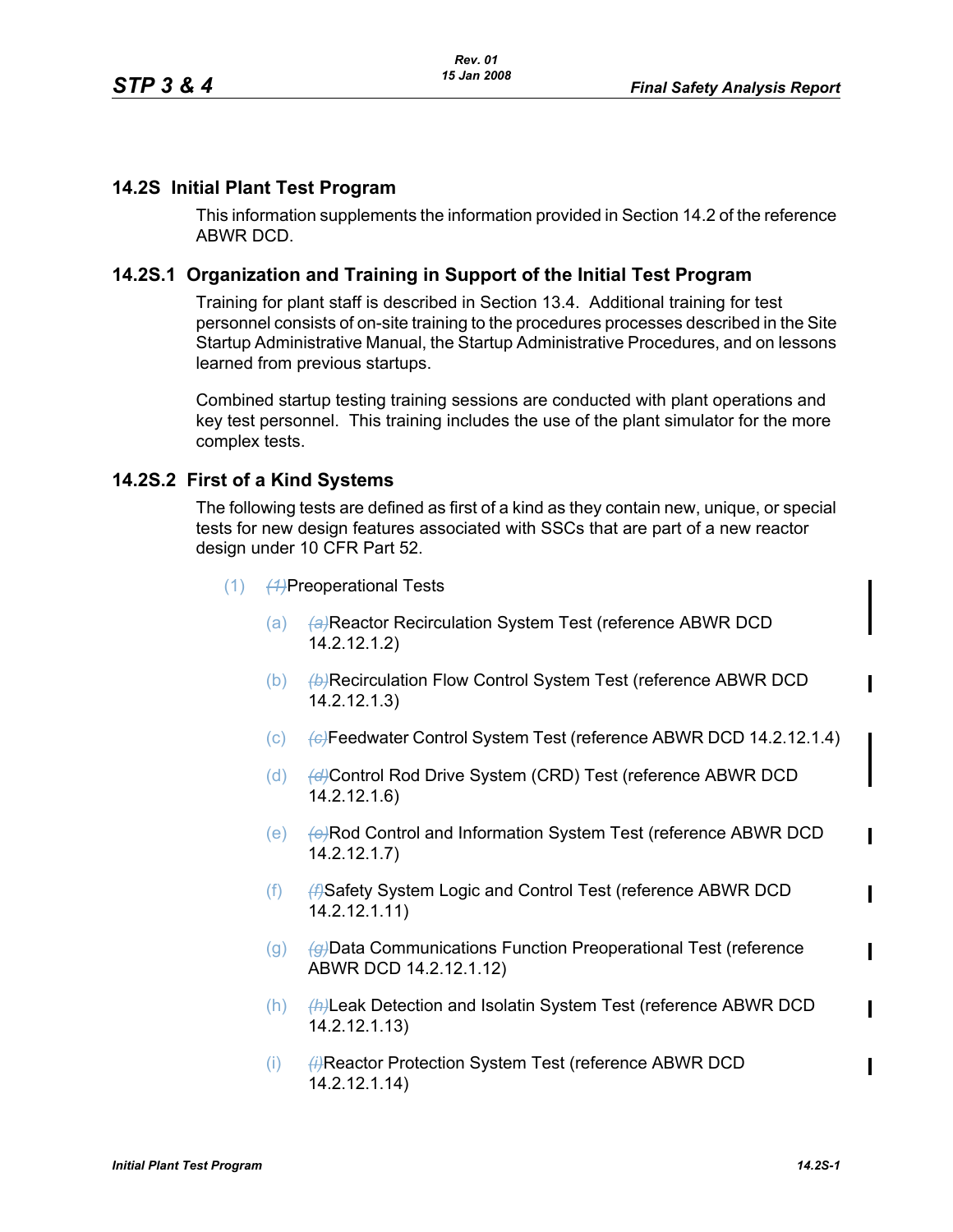- (i) **(j) (i)**Neutron Monitoring System Test (reference ABWR DCD 14.2.12.1.15)
- (k) *(k)*Automatic Power Regulator Test (reference ABWR DCD 14.2.12.1.17)
- (l) *(l)*Combustion Turbine Generator (reference ABWR DCD 14.2.12.1.45)
- (m) *(m)*Steam Bypass and Pressure Control System Test (reference ABWR DCD 14.2.12.1.66)
- (2) *(2)*Startup Testing
	- (a) *(a)*Control Rod Drive System Performance (reference ABWR DCD 14.2.12.2.5)
	- (b) *(b)*Neutron Monitoring Sytem Performance (reference ABWR DCD 14.2.12.2.6)
	- (c) (e)Recirculation Flow Control (reference ABWR DCD 14.2.12.2.13)
	- (d) *(d)*Plant Automation and Control (reference ABWR DCD 14.2.12.2.16)
	- (e) *(e)*Loss of Feedwater Heating (reference ABWR DCD 14.2.12.2.28)
	- (f) *(f)*Feedwater Pump Trip (reference ABWR DCD 14.2.12.2.29)
	- (g) *(g)*Recirculation Pump Trip (reference ABWR DCD 14.2.12.2.30)
	- (h) *(h)*Turbine Trip and Load Rejection (reference ABWR DCD 14.2.12.2.33)

# **14.2S.3 Overlap of Unit 3 Test Program with Unit 4 Test Program**

The project schedule indicates that the Unit 4 fuel load date is approximately 12 months later than that for Unit 3. Accordingly, the startup schedule indicates that Unit 3 will have completed most of the low and mid power testing before the preoperational program for Unit 4 commences. Unit 3 will be given priority should any additional personnel be required for initial startup testing. During the period of overlap, startup personnel will be allowed to work on both units.

# **14.2S.4 Testing Required to be Completed Prior to Fuel Load**

Table 14.2S-1 provides a cross-reference to each system preoperational test (or portion thereof) required to be completed before initial fuel loading, that is designed to satisfy the requirements for completing ITAAC in accordance with 10 CFR 52.99(a).

# **14.2S.12 Individual Test Descriptions**

Systems and features to be tested for the initial test program were identified in the reference ABWR DCD. At the time of DCD approval, it was recognized that there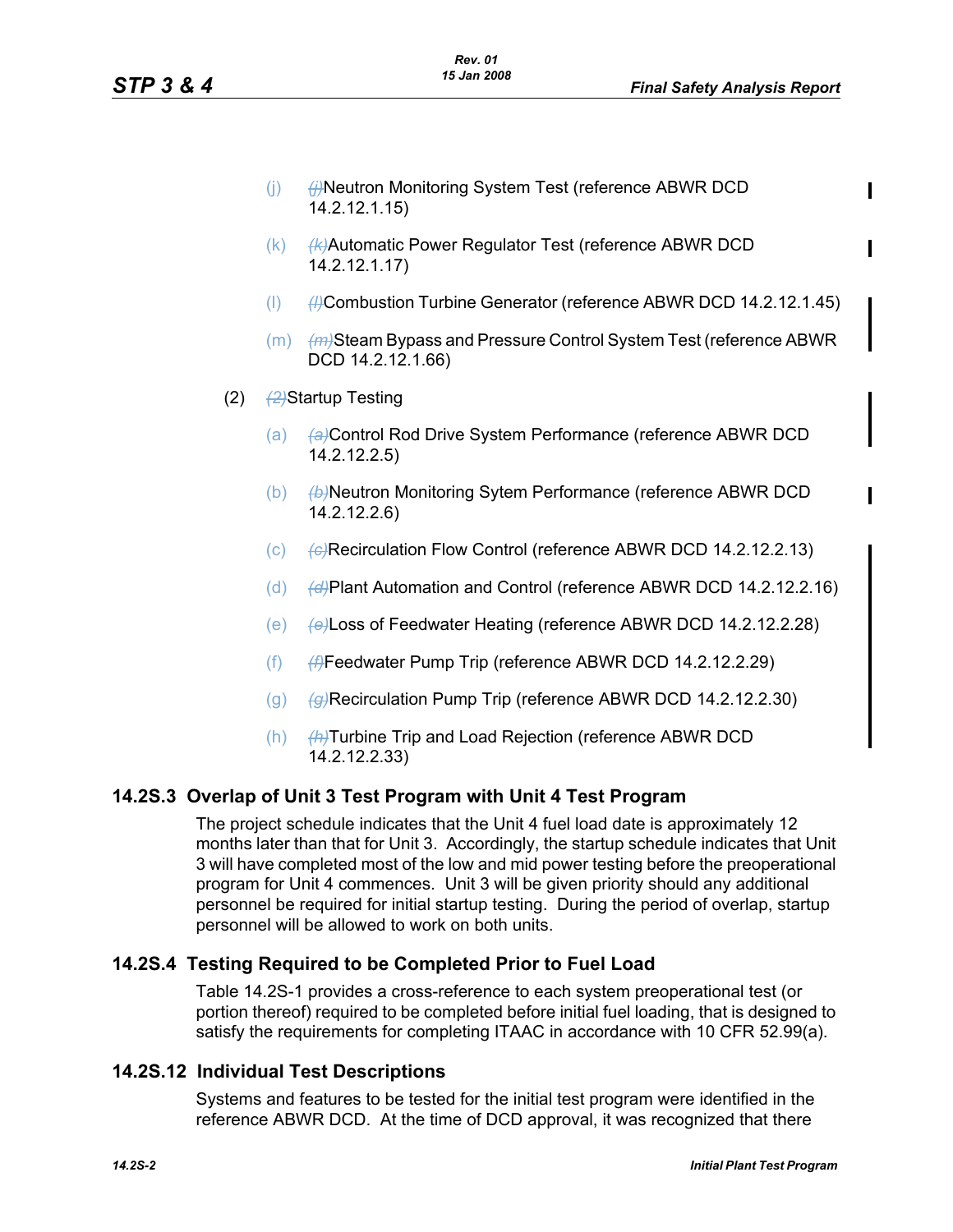Π

 $\blacksquare$ 

 $\mathbf I$ 

 $\mathbf I$ 

 $\blacksquare$ 

 $\mathbf I$ 

П

would be additional features and interfacing systems necessary to provide a complete test program. Using the screening criteria provided in Regulatory Guide 1.68, as well as the requirements identified in the reference ABWR DCD Subsection 14.2.13.1, the following test descriptions are provided. Testing of plant security systems will be in accordance with the equipment vendor recommendations and applicable industry and regulatory requirements. These requirements are addressed in the security plan.

## **14.2S.12.1 Preoperational Testing**

### **14.2S.12.1.78 Makeup Water Purification Preoperational Test**

 $(1)$   $(4)$  Purpose

To verify the ability of the Makeup Water Purified (MUWP) System to provide an adequate reserve of condensate quality water for makeup to the Condensate Storage Tank, as makeup water for Reactor Building Cooling Water, Turbine Building Cooling Water, Diesel Generator Cooling Water, and for other uses as designed.

(2) *(2)* Prerequisites

The construction tests have been successfully completed, and the SCG has reviewed the test procedure and approved the initiation of testing. Additional prerequisites include but are not limited to the following:

- (a) *(a)* All system instrumentation shall be in accordance with the P&ID and Instrument Data Sheets and shall have been properly calibrated per the instrument supplier's instructions.
- (b) *(b)* The applicable power sources to supply electric power to motors, control circuits and instrumentation shall be available, as required, to support the performance of this testing.
- (c) *(c)* The system valve lineups shall have been completed in accordance with the applicable system operating procedures prior to the test.
- (d) *(d)* The Instrument Air System and The MWP System shall be available for use in support of this test, as required.
- (e) *(e)* A sufficient quantity of chemically acceptable water shall be available for performing this test.
- (3) **(3)**General Test Methods and Acceptance Criteria

Performance shall be observed and recorded during a series of individual component and integrated system tests. These tests shall demonstrate that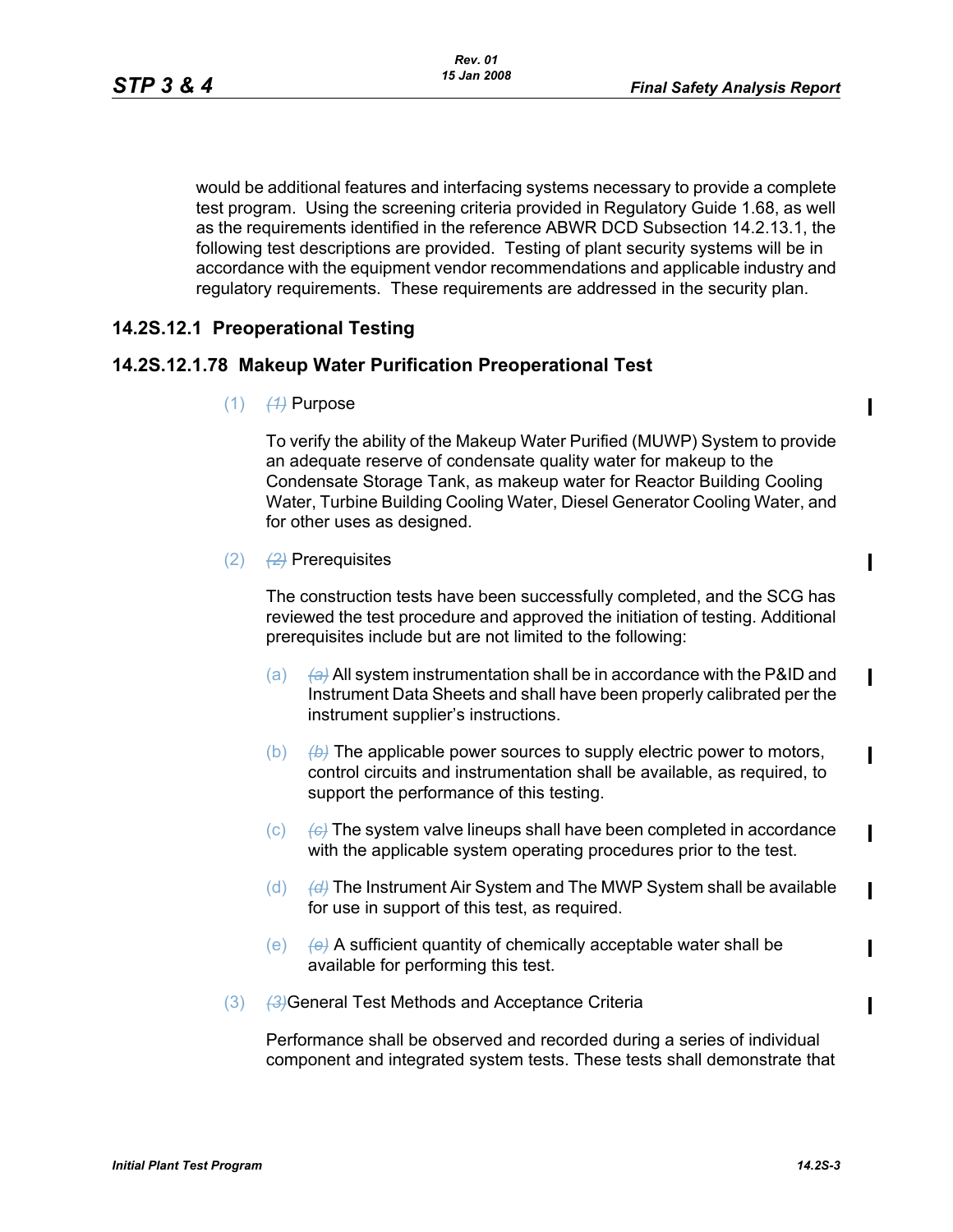$\mathbf I$ 

 $\mathbf I$ 

Ι

 $\mathbf I$ 

the MUWP System operates properly as specified in Subsection 9.2.10 and applicable MUWP System design specifications through the following testing:

- (a) *(a)*Proper operation of instrumentation and system controls in all combinations of logic and instrument channel trip.
- (b) *(b)*Proper operation of permissive and prohibit interlocks including components subject to interlocking.
- (c) *(c)*Verification of various component alarms used to monitor system operation and status, including condensate storage tank (CST) volume and/or level, for correct alarm actuation and reset.
- (d) *(d)*Proper operation of freeze protection devices, if applicable.

#### **14.2S.12.1.79 Makeup Water Preparation Preoperational Test**

(1) *(1)* Purpose

To verify the ability of the Makeup Water Preparation (MWP) System to provide an adequate quantity of makeup quality water for makeup to the Makeup Water Purified and Potable Water Systems, the condensate storage tank, the Reactor Building Cooling Water, Turbine Building Cooling Water and Diesel Generator Cooling Water Systems, and for other uses as designed.

(2) *(2)* Prerequisites

The construction tests have been successfully completed, and the SCG has reviewed the test procedure and approved the initiation of testing. Additional prerequisites include but are not limited to the following:

- (a) *(a)* All system instrumentation shall be in accordance with the P&ID and Instrument Data Sheets and shall have been properly calibrated per the instrument supplier's instructions.
- (b) *(b)* The applicable power sources to supply electric power to motors, control circuits and instrumentation shall be available, as required, to support the performance of this testing.
- (c) *(c)* The system valve lineups shall have been completed in accordance with the applicable system operating procedures prior to the test.
- (d) *(d)*Instrument air system shall be available for use in support of this test, as required.
- (e) *(e)*A sufficient quantity of chemically acceptable water shall be available for performing this test.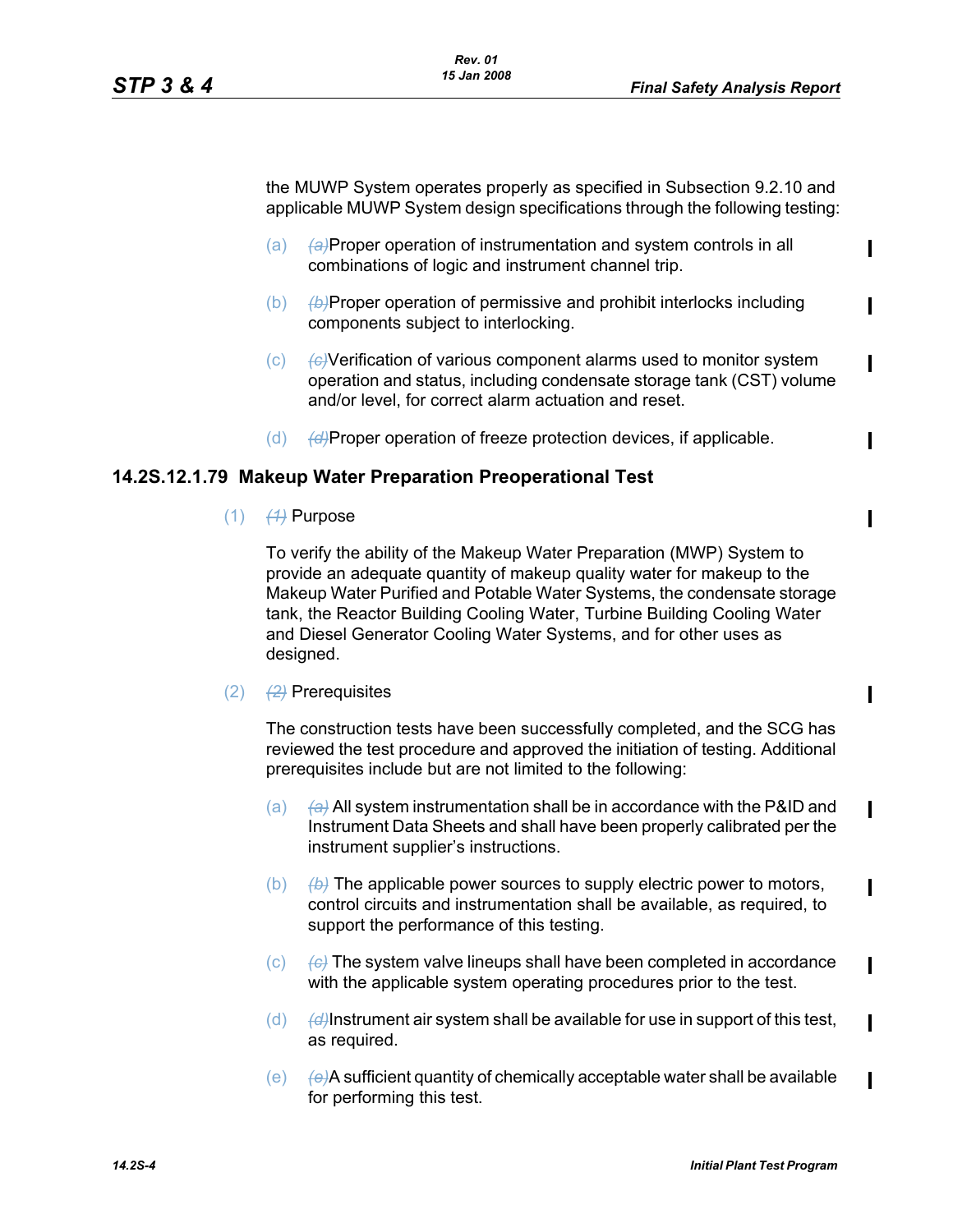П

- (f) *(f)*Temporary strainer screens shall be installed at the pump inlets of MWP throughout the test.
- (3) *(3)*General Test Methods and Acceptance Criteria

Performance shall be observed and recorded during a series of individual component and integrated system tests. These tests shall demonstrate that the MWP System operates properly as specified in Subsection 9.2.8 and applicable MWP System design specifications through the following testing:

- (a) *(3)*Proper operation of instrumentation and system controls in all combinations of logic and instrument channel trip.
- (b) *(3)*Proper operation of permissive and prohibit interlocks including components subject to interlocking.
- (c) *(3)*Verification of various component alarms used to monitor system operation and status, including condensate storage tank (CST) volume and/or level, for correct alarm actuation and reset.
- (d) *(3)*Proper operation of freeze protection devices, if applicable.
- (e) *(3)*Verification that each unit of the MWP pumps can be operated normally during the following system operation tests:
	- (i) System operation test to confirm pump performance including: stable operation condition, pump discharge pressure comparison against the shop test pump curve, and the ability to provide desired flow rates to each applicable system and/or component.
	- (ii) Pump minimum flow test to confirm a stable pump operation and ability to operate continuously with pump discharge valve in the closed position.
	- (iii) Standby pump automatic start test to confirm auto start feature of a standby pump upon the trip of a running pump.

### **14.2S.12.1.80 Electrical Switchyard System Preoperational Test**

(1) *(1)*Purpose

To verify the ability of the Electrical Switchyard System to provide a means for supplying offsite AC power to safety-related and non-safety-related equipment including normal and standby lighting systems, via the appropriate distribution network(s).

(2) *(2)*Prerequisites

The construction tests for the individual components associated with the Switchyard System have been successfully completed, and the SCG has  $\mathbf I$ 

I

Π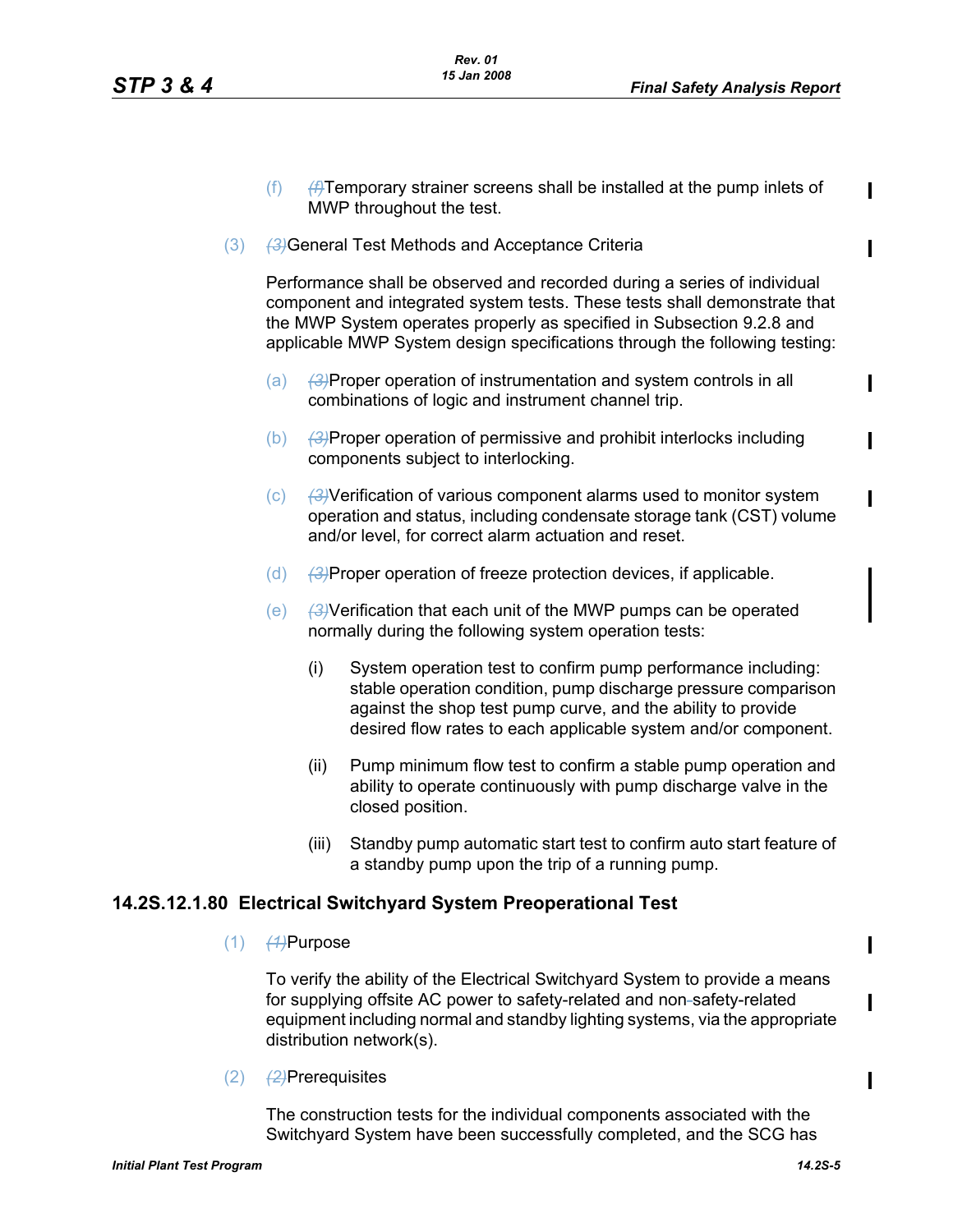$\blacksquare$ 

 $\mathbf I$ 

 $\mathbf I$ 

 $\mathbf I$ 

reviewed the test procedure and approved the initiation of testing. All the necessary permanently installed and test instrumentation shall have been properly calibrated and be operational. Appropriate electrical power sources shall be available for remote control, parameter information and annunciators associated with the electrical power distribution system. Adequate ventilation to both switchgear and battery rooms shall be available and operational. The portion of Fire Protection System covering the switchyard areas shall be available for use. Additionally, the plant EPDS (13.8kV and 4.16 kV power) shall be installed prior to this test.

(3) **(3)**General Test Methods and Acceptance Criteria

The capability of the switchyard system to provide power to plant loads under various plant operating conditions and via normal and alternate paths will be demonstrated.

- (a) *(a)*Proper operation of relaying and logic.
- (b) *(b)*Proper operation of equipment protective devices, including permissive and prohibit interlocks.
- (c) *(c)*Verification of various component alarms used to monitor system and equipment status for correct alarm actuation and reset.
- (d) *(d)*Proper operation and load carrying capability of breakers, switchgear, transformers, and cables.
- (e) *(e)*Sufficient level of redundancy and electrical independence as specified for each application.
- (f) *(f)*Capability to transfer between onsite and offsite power sources as per design.
- (g) *(g)*Acceptable voltage and frequency variations between no load and full load conditions in accordance with Subsection 8.2.3. Verification of voltage and frequency variations can be performed in startup test stage since insufficient loads are supplied by these buses during preoperational test stage.

## **14.2S.12.1.81 Personnel Monitors and Radiation Survey Instruments Preoperational Test**

(1) *(1)*Purpose

To verify the ability of the personnel monitors and radiation survey equipment to indicate and alarm normal and abnormal radiation levels.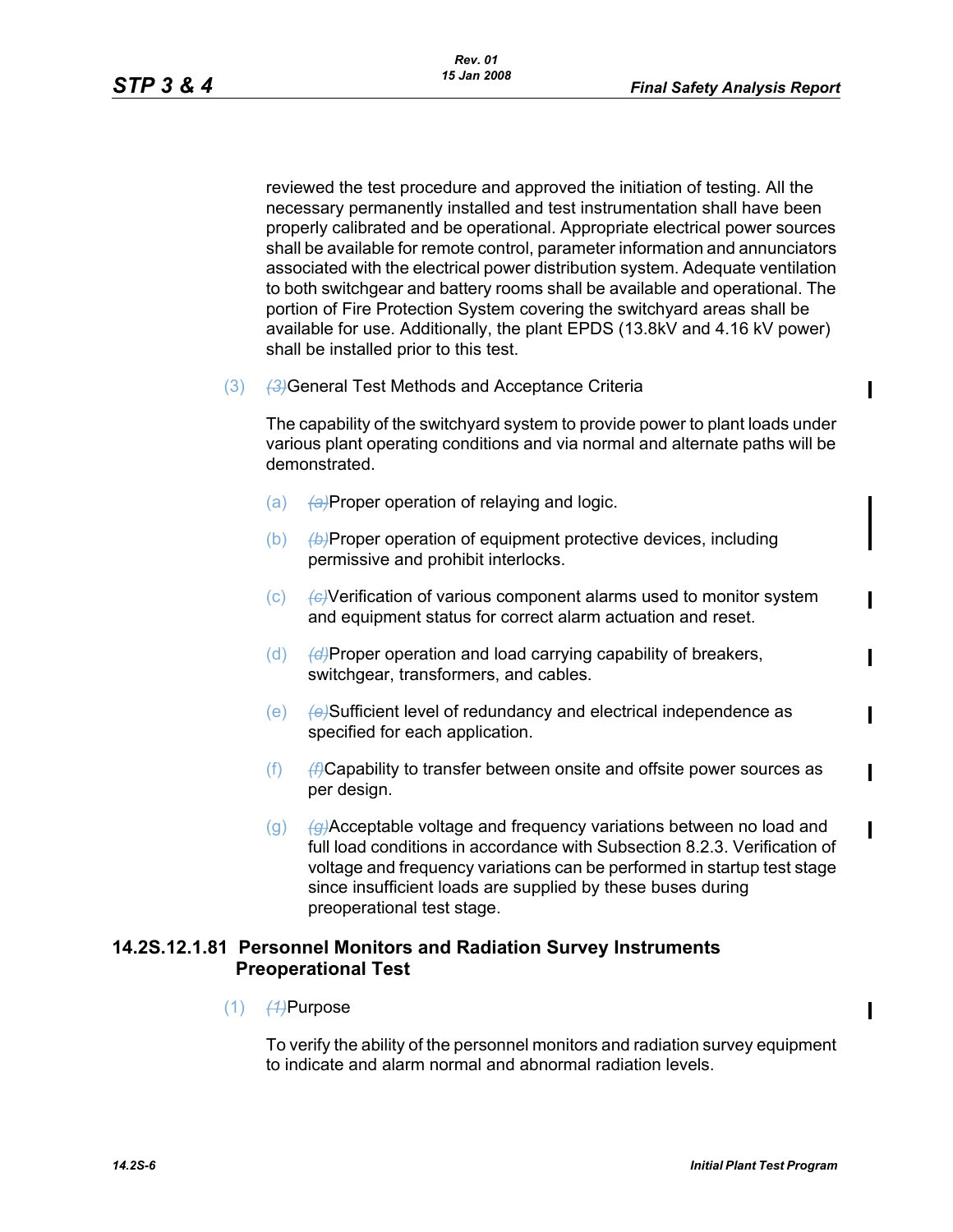П

 $\mathbf I$ 

 $\mathbf I$ 

П

 $\mathbf I$ 

Π

П

### (2) *(2)*Prerequisites

The construction tests have been successfully completed and the SCG has reviewed the test procedure and approved the initiation of testing. High radiation alarm setpoints shall be properly established based on sensor location, background radiation level, expected radiation level and low occupation dose prior to the test. Indicator and trip units, power supplies, and sensor/converters have been calibrated according to vendor instructions.

(3) **(3)**General Test Methods and Acceptance Criteria

Performance shall be observed and recorded during a series of individual component and integrated subsystem tests. This test shall demonstrate that each monitor or survey instrument operates as specified in Subsection 12.3.4 and the appropriate manufacturer's technical instruction manuals through the following testing:

- (a) *(a)*Proper calibration of detector assemblies and associated equipment using a standard radiation source or portable calibration unit.
- (b) *(b)*Proper functioning of indicators, recorders, annunciators, and audible alarms.
- (c) *(c)*Proper system trips at correct prescribed setpoints in response to high radiation and downscale/inoperative conditions.
- (d) *(d)*Proper operation of permissive, prohibit, interlock, and bypass functions.
- (e) *(e)*Proper functioning and operation of the self-test feature for gross failure and loss of power detection.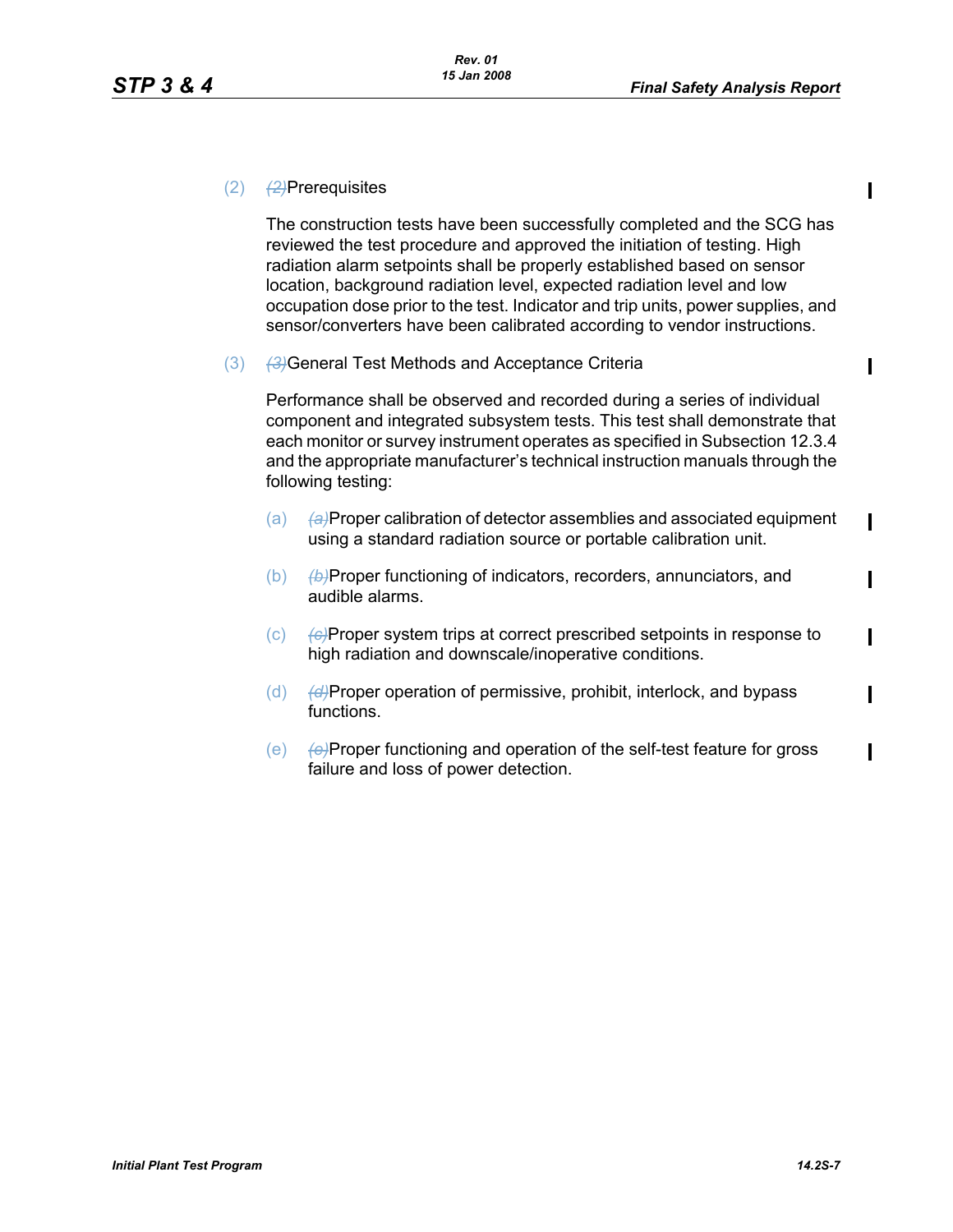| WILIT TIEF Z TEST DESCRIPTIONS                                    |                                                                                                                        |                            |  |  |  |  |
|-------------------------------------------------------------------|------------------------------------------------------------------------------------------------------------------------|----------------------------|--|--|--|--|
| <b>Title</b>                                                      | <b>Tier 1 Section</b>                                                                                                  | <b>Tier 2 Section</b>      |  |  |  |  |
| <b>Feedwater Control</b>                                          | 2.2.3                                                                                                                  | 14.2.12.1.4                |  |  |  |  |
| <b>Reactor Water Cleanup</b>                                      | 2.6.1                                                                                                                  | 14.2.12.1.19               |  |  |  |  |
| <b>Standby Liquid Control</b>                                     | 2.2.4                                                                                                                  | 14.2.12.1.5                |  |  |  |  |
| Main Steam                                                        | 2.1.1, 2.1.2                                                                                                           | 14.2.12.1.1                |  |  |  |  |
| <b>Residual Heat Removal</b>                                      | 2.4.1                                                                                                                  | 14.2.12.1.8                |  |  |  |  |
| <b>Reactor Core Isolation Cooling</b>                             | 2.4.4                                                                                                                  | 14.2.12.1.9                |  |  |  |  |
| Seismic Monitoring                                                |                                                                                                                        | 14.2.12.1.74               |  |  |  |  |
| <b>Reactor Recirculation and Control</b>                          | 2.1.3, 2.2.8                                                                                                           | 14.2.12.1.2, 14.2.12.1.3   |  |  |  |  |
| Rod Control and Information                                       | 2.2.1                                                                                                                  | 14.2.12.1.7                |  |  |  |  |
| Control Rod Drive Hydraulic                                       | 2.2.2                                                                                                                  | 14.2.12.1.6                |  |  |  |  |
| <b>Fuel Handling and Vessel Servicing</b><br>Equipment            | 2.5.5, 2.5.4, 2.5.3, 2.5.2,<br>2.5.1, 2.2.13, 2.2.12, 2.5.6,<br>2.5.12, 2.5.11, 2.5.10,<br>2.5.9, 2.5.8, 2.5.7, 2.15.9 | 14.2.12.1.50               |  |  |  |  |
| Fuel Pool Cooling and Cleanup                                     | 2.6.2                                                                                                                  | 14.2.12.1.21               |  |  |  |  |
| <b>High Pressure Core Flooder</b>                                 | 2.4.2                                                                                                                  | 14.2.12.1.10               |  |  |  |  |
| Remote Shutdown                                                   | 2.2.6                                                                                                                  | 14.2.12.1.18               |  |  |  |  |
| Safety System Logic and Control                                   | 3.4                                                                                                                    | 14.2.12.1.11               |  |  |  |  |
| <b>Suppression Pool Cleanup</b>                                   | 2.6.3                                                                                                                  | 14.2.12.1.20               |  |  |  |  |
| Reactor Vessel Flow Induced Vibration Test<br><b>Without Fuel</b> |                                                                                                                        | 14.2.12.1.52               |  |  |  |  |
| Data Communication Function                                       | 2.7.5                                                                                                                  | 14.2.12.1.12               |  |  |  |  |
| <b>Leak Detection</b>                                             | 2.4.3                                                                                                                  | 14.2.12.1.13               |  |  |  |  |
| Automatic Power Regulator                                         | 2.2.9                                                                                                                  | 14.2.12.1.17               |  |  |  |  |
| <b>Reactor Protection</b>                                         | 2.2.7                                                                                                                  | 14.2.12.1.14               |  |  |  |  |
| Power Range Neutron Monitoring Subsystem                          | 2.2.5                                                                                                                  | 14.2.12.1.15               |  |  |  |  |
| Traversing In-core Probe (TIP)                                    |                                                                                                                        | 14.2.12.1.15               |  |  |  |  |
| <b>Feedwater and Condensate</b>                                   | 2.10.2                                                                                                                 | 14.2.12.1.53               |  |  |  |  |
| Process Radiation Monitoring System                               | 2.3.1                                                                                                                  | 14.2.12.1.23               |  |  |  |  |
| <b>Standby Gas Treatment</b>                                      | 2.14.4                                                                                                                 | 14.2.12.1.36               |  |  |  |  |
| Atmospheric Control System                                        | 2.14.6                                                                                                                 | 14.2.12.1.35               |  |  |  |  |
| <b>Plant Computer Functions</b>                                   | 2.2.11                                                                                                                 | 14.2.12.1.16, 14.2.12.1.28 |  |  |  |  |
| <b>Drywell Cooling</b>                                            | 2.14.7                                                                                                                 | 14.2.12.1.33               |  |  |  |  |
| Steam Bypass and Pressure Control                                 | 2.2.10                                                                                                                 | 14.2.12.1.66               |  |  |  |  |
| Reactor Building and Turbine Building<br>Sampling and Analysis    | 2.11.20                                                                                                                | 14.2.12.1.22               |  |  |  |  |
| Makeup Water                                                      | 2.11.1, 4.3                                                                                                            | 14.2.12.1.59               |  |  |  |  |
| Loose Parts Monitor System                                        | 2.8.4                                                                                                                  | 14.2.12.1.73               |  |  |  |  |
| Condensate Storage and Transfer                                   | 2.11.2                                                                                                                 | 14.2.12.1.59               |  |  |  |  |

#### **Table 14.2S-1 Comparison of Tier 1 (ITAAC) Testing Requirements with Tier 2 Test Descriptions**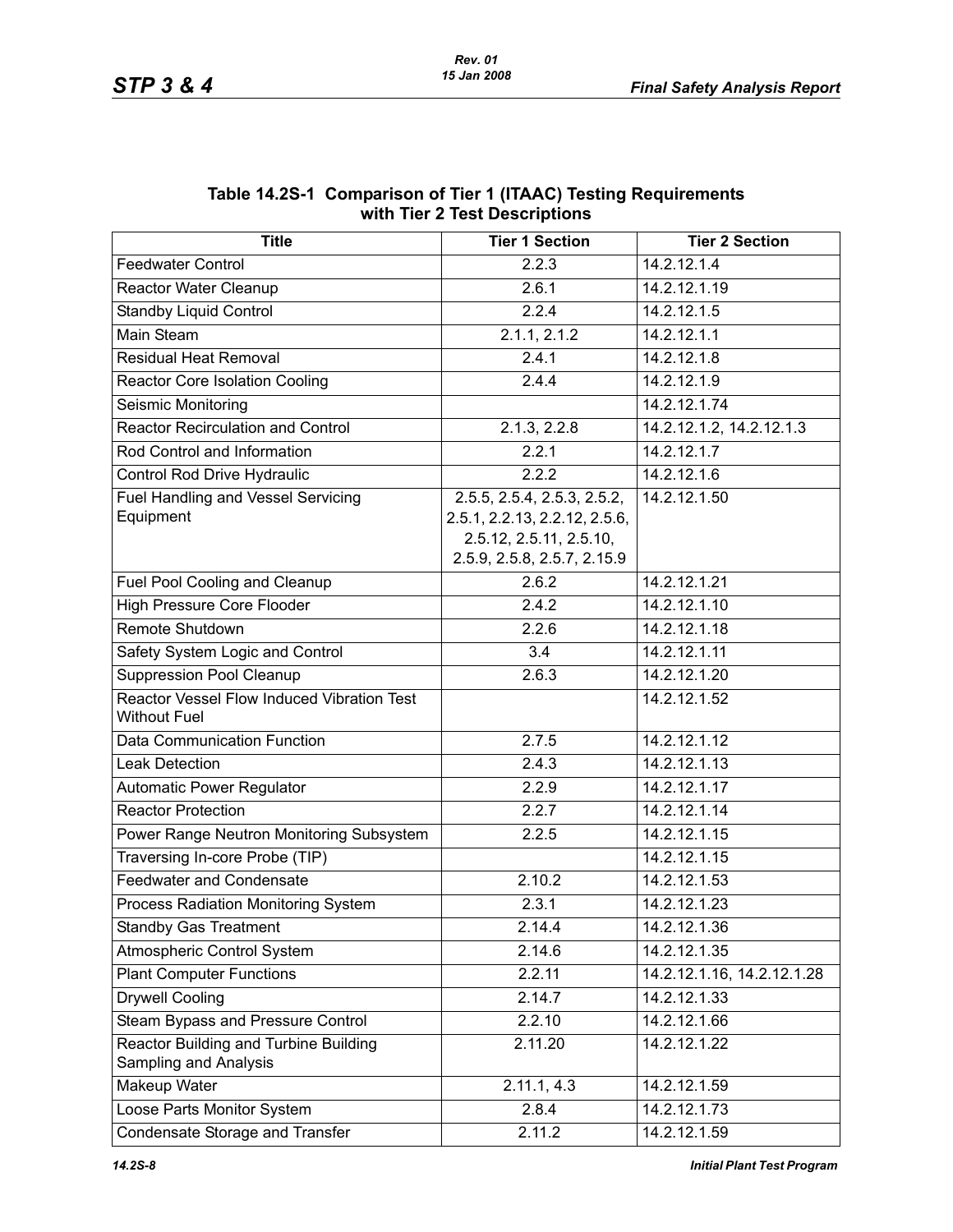| WILLI THE Z TEST DESCRIPTIONS (CONTINUED)                         |             |              |  |  |  |
|-------------------------------------------------------------------|-------------|--------------|--|--|--|
| Fire Protection Building HVAC                                     |             | 14.2.12.1.34 |  |  |  |
| Radwaste Sumps                                                    | 2.9.1       | 14.2.12.1.76 |  |  |  |
| Neutron Monitoring, Startup Range Neutron<br>Monitoring Subsystem | 2.2.5       | 14.2.12.1.15 |  |  |  |
| Filter Demineralizer Resin Transfer                               |             | 14.2.12.1.76 |  |  |  |
| <b>Fire Protection</b>                                            | 2.15.6      | 14.2.12.1.48 |  |  |  |
| Potable Water and Sanitary Waste                                  | 2.22.23     | 14.2.12.1.79 |  |  |  |
| <b>Reactor Building Cooling Water</b>                             | 2.11.3      | 14.2.12.1.29 |  |  |  |
| <b>Turbine Building Cooling Water</b>                             | 2.11.4      | 14.2.12.1.62 |  |  |  |
| <b>Reactor Building Service Water</b>                             | 2.11.9, 4.5 | 14.2.12.1.61 |  |  |  |
| Normal Chilled Water                                              | 2.11.5      | 14.2.12.1.33 |  |  |  |
| <b>Emergency Chilled Water</b>                                    | 2.11.6      | 14.2.12.1.32 |  |  |  |
| <b>Building Cranes and Handling Equipment</b>                     | 2.15.3      | 14.2.12.1.50 |  |  |  |
| Miscellaneous Non-Radioactive Drains-<br>Nuclear Island           |             | 14.2.12.1.49 |  |  |  |
| Service Air - Nuclear Island                                      | 2.11.11     | 14.2.12.1.27 |  |  |  |
| Instrument Air - Nuclear Island                                   | 2.11.12     | 14.2.12.1.27 |  |  |  |
| Nitrogen Supply System - Nuclear Island                           | 2.11.13     | 14.2.12.1.28 |  |  |  |
| Electric Power Distribution - Nuclear Island                      | 2.12.1      | 14.2.12.1.45 |  |  |  |
| Vital AC Power Supply - Nuclear Island                            | 2.12.14     | 14.2.12.1.45 |  |  |  |
| Instrument and Control Power Supply -<br>Nuclear Island           | 2.12.15     | 14.2.12.1.45 |  |  |  |
| Lighting and Servicing Power Supply -<br>Nuclear Island           | 2.12.17     | 14.2.12.1.45 |  |  |  |
| DC Power Supply                                                   | 2.12.12     | 14.2.12.1.45 |  |  |  |
| <b>Emergency Diesel Generator</b>                                 | 2.12.13     | 14.2.12.1.45 |  |  |  |
| Plant Grounding - Nuclear Island                                  | 2.12.9      | 14.2.12.1.45 |  |  |  |
| Raceway System - Nuclear Island                                   | 2.12.8      | 14.2.12.1.45 |  |  |  |
| <b>Reactor Building HVAC</b>                                      | 2.15.5      | 14.2.12.1.34 |  |  |  |
| <b>Control Building HVAC</b>                                      | 2.15.5      | 14.2.12.1.34 |  |  |  |
| <b>Technical Support Center HVAC</b>                              |             | 14.2.12.1.34 |  |  |  |
| Water Treatement Building HVAC                                    |             | 14.2.12.1.34 |  |  |  |
| <b>Switchgear Building HVAC</b>                                   | 2.15.5      | 14.2.12.1.34 |  |  |  |
| Hot Machine Shop HVAC                                             |             | 14.2.12.1.34 |  |  |  |
| Radwaste Tunnel HVAC                                              |             | 14.2.12.1.34 |  |  |  |
| Switchyard Systems                                                | 2.12.1, 4.2 | 14.2.12.1.45 |  |  |  |
| <b>Area Radiation Monitoring</b>                                  | 2.3.2       | 14.2.12.1.24 |  |  |  |
| <b>Containment Atmospheric Monitoring</b>                         | 2.3.3       | 14.2.12.1.26 |  |  |  |
| LOOP/LOCA                                                         |             | 14.2.12.1.46 |  |  |  |

#### **Table 14.2S-1 Comparison of Tier 1 (ITAAC) Testing Requirements with Tier 2 Test Descriptions (Continued)**